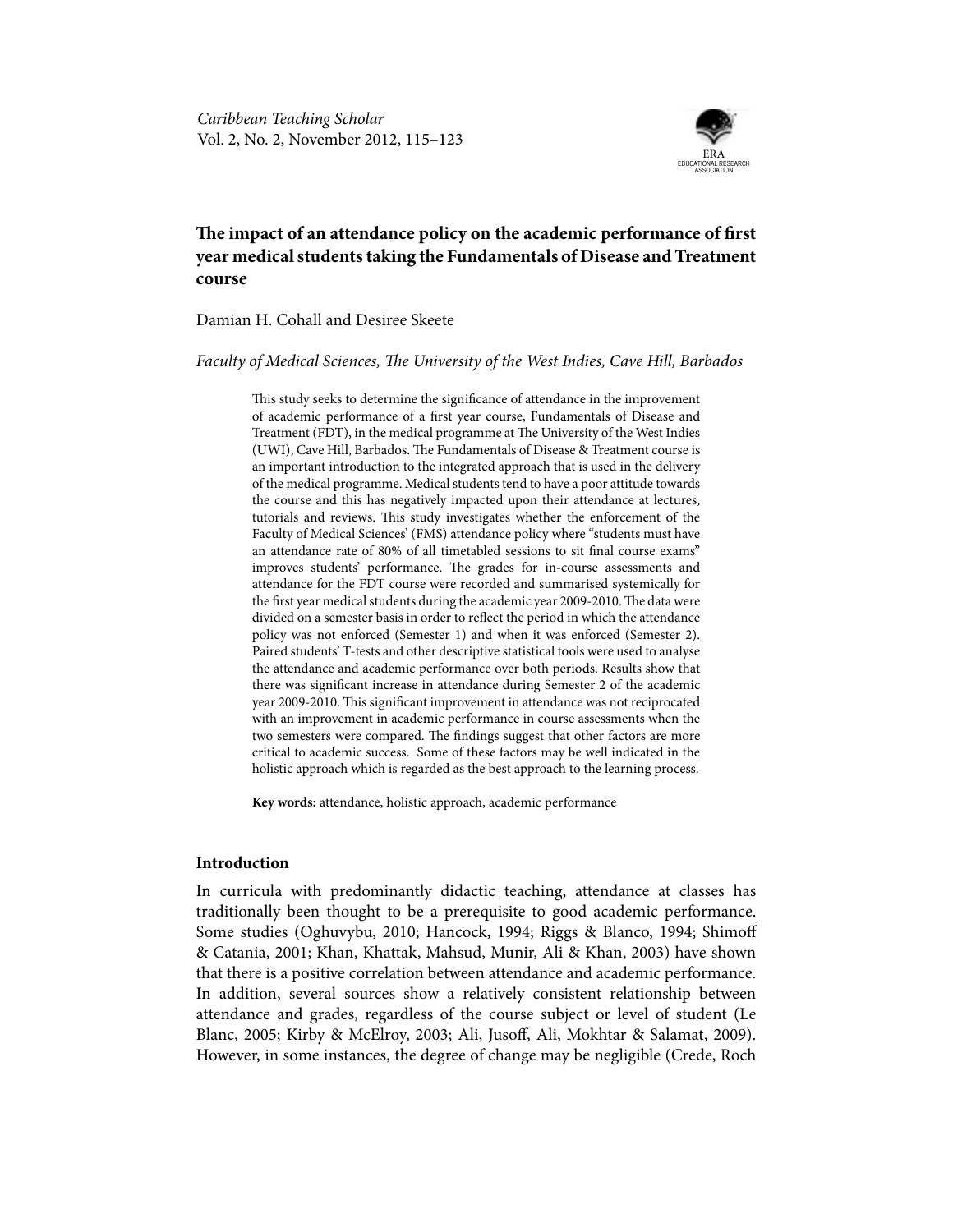& Kieszczynka, 2010). These latter reports mention other confounding factors in the learning process, such as student motivation and levels of engagement, which may have a greater contribution to academic performance than attendance.

Studies have shown that learning and academic performance should be considered from a more holistic approach and the four main factors which are considered critical to learning are demography, active learning, students' attendance, and involvement in extracurricular activities (Ali *et al*, 2009). When top-performing medical students were questioned about the main factors for their success, some of the main factors highlighted were "attitude, beliefs and motivation" and "effort and perseverance" (The University of the West Indies [UWI], 2009). Attendance was not mentioned or attributed to their success (UWI, 2009) but one could argue that the highlighted factors are consistent with attributes of individuals with good attendance.

The Patel view of the holistic approach is that it can be applied in any discipline and develops students into critical, confident and independent thinkers (Cohall, 2009). Patel's study was based on his nine year teaching experience using Kelly's Personal Construct Theory (PCT). This approach resulted in sustained high levels of student attendance at lectures and seminars; improved progression, and appreciative and satisfied cohorts (Cohall, 2009). The consistent result of the holistic approach is that it enhances learning and is likely to increase academic performance. It also features attendance as being a contributing factor for such enhanced learning. One could argue that attendance increased as a result of more interesting class sessions or that the holistic approach requires active participation from the students hence attendance is crucial to the success of the learning and teaching style.

Nonetheless, despite conflicting reports about the degree of contribution of attendance to academic performance, in some training programmes, student attendance at classes serves other critical functions. For example, in physician training programmes attendance may be used as an indicator of professionalism at all levels of education. In the United States of America and Canada, the Liaison Committee on Medical Education, the accrediting body for medical schools, stipulates an attendance policy as one of the requirements for accreditation of medical undergraduate programmes (University of Minnesota, 2011). The University of the West Indies (UWI) has three main campuses. There are no mandatory attendance policies for preclinical training at the Mona and St. Augustine campuses. At the Cave Hill campus, with the 2008 expansion of medical undergraduate programme to include preclinical training, an attendance policy was introduced; however, it was not enforced until January 2010.

In addition to some studies showing that attendance and academic performance are directly correlated, some studies show a relatively consistent relationship between attendance and grades, regardless of the course subject or level of student (Le Blanc, 2005, Kirby & McElroy, 2003; Ali *et al*, 2009). In a metaanalysis reviewing the relationship of class attendance in college with grades and student characteristics, it was shown that attendance has strong correlations with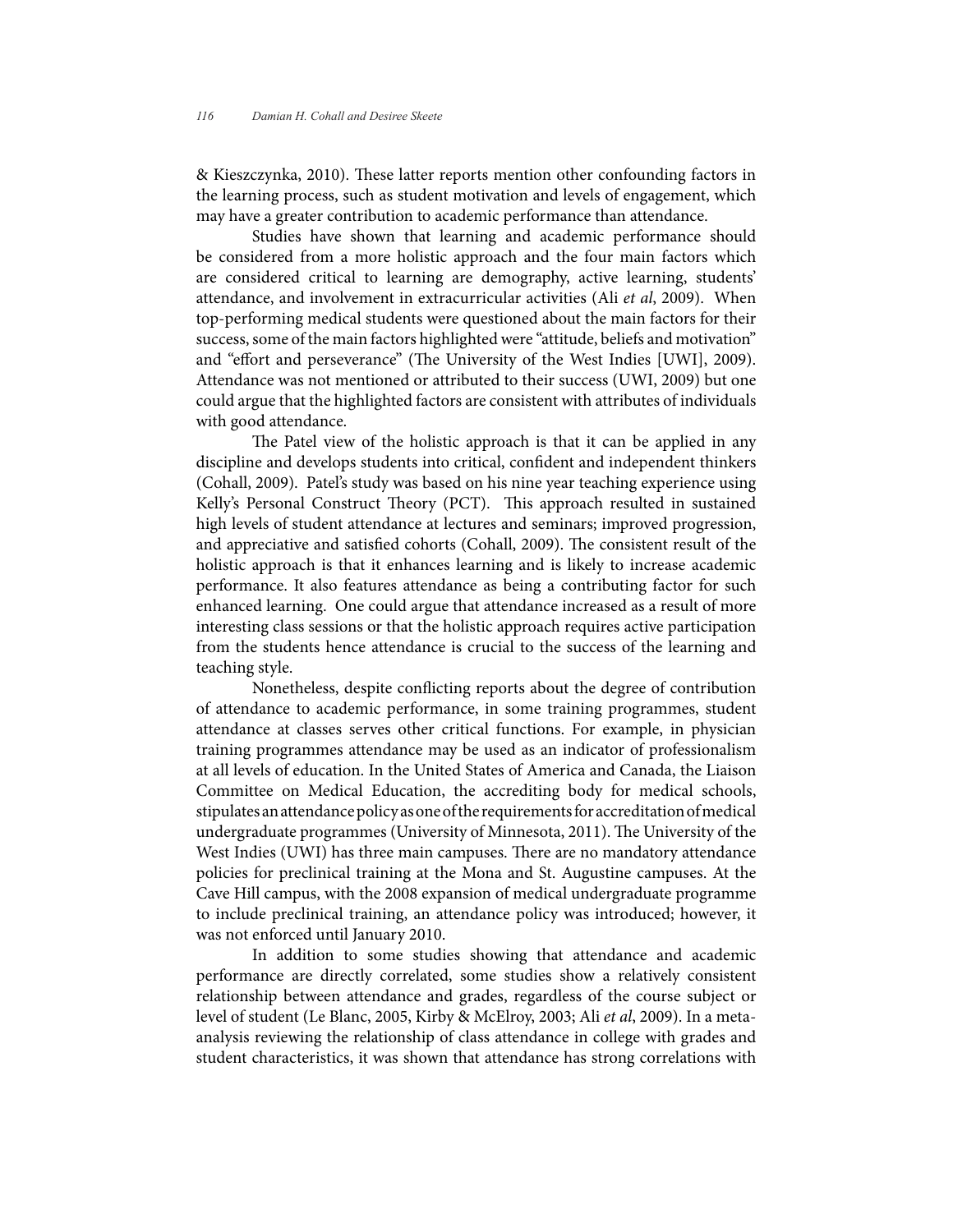both class grades and Grade Point Average (GPA) (Crede, Roch & Kieszczynka, 2010). Even with such strong evidence regarding the two variables, this metaanalysis also showed that *mandatory* attendance polices appear to have a small positive impact on average grades (Crede, Roch & Kieszczynka, 2010). However, some institutions such as the University of Minnesota justify an attendance policy by indicating that medical education requires in-person, active engagement among students, patients and faculty (University of Minnesota, 2011). Indeed, such an attendance policy is in keeping with the requirements of the Liaison Committee on Medical Education.

The Faculty of Medical Sciences at UWI, Cave Hill, has an attendance policy which states that "students must have an attendance rate of 80% of all timetabled sessions to sit final course exams" (UWI, 2009). This policy has been mentioned to all first year medical students but has never been enforced due to difficulties encountered in undertaking attendance registers in the tertiary setting. The challenge of low attendance rates in the preclinical phase of the medical undergraduate Bachelor of Medicine and Bachelor of Surgery (MBBS) curriculum is not seen in the clinical phase of the MBBS programme at UWI, Cave Hill. In the clinical phase, attendance is part of student professionalism, one of the key domains assessed during clinical rotations. In addition, there is small group teaching, which makes it easier to identify student absenteeism.

In December 2009, as part of an internal faculty review, the decision was made to enforce the Faculty's attendance policy in the preclinical setting, starting from January 2010. This was communicated to students verbally and in written form. The rationale for the decision was that an anticipated increase in student attendance at lectures, should likely contribute to an improvement in the academic performance of preclinical students.

The Fundamentals of Disease & Treatment (FDT) course is an important introduction to the integrated approach that is used in the delivery of the system based courses in the preclinical phase of the MBBS programme at UWI, Cave Hill (Cohall, 2009). The FDT course is the largest course, in terms of teaching sessions, of the nine courses taught during the first year of the medical undergraduate curriculum. It spans both semesters. The course contributes six of the required 117 credits necessary for the attainment of the MBBS degree; and accounts for six of 29 credits available from first year courses. As a result of the significant content, FDT is frequently considered to be a major obstacle for students during their first year of medical undergraduate training at the UWI Cave Hill campus.

The FDT course provides an early introduction to basic disease processes such as infection, inflammation, genetic disorders, tumour pathology and disorders of growth. In addition, it provides an introduction to chemical structures and families of drugs that are used in the treatment of patients and how they work to modulate disease processes (Cohall, 2009). The course is delivered in a series of didactic lectures, tutorials and laboratory sessions, using an interdisciplinary approach. The members of the teaching staff are primarily from the disciplines of Pharmacology, Pathology, Physiology and Microbiology. Regardless of the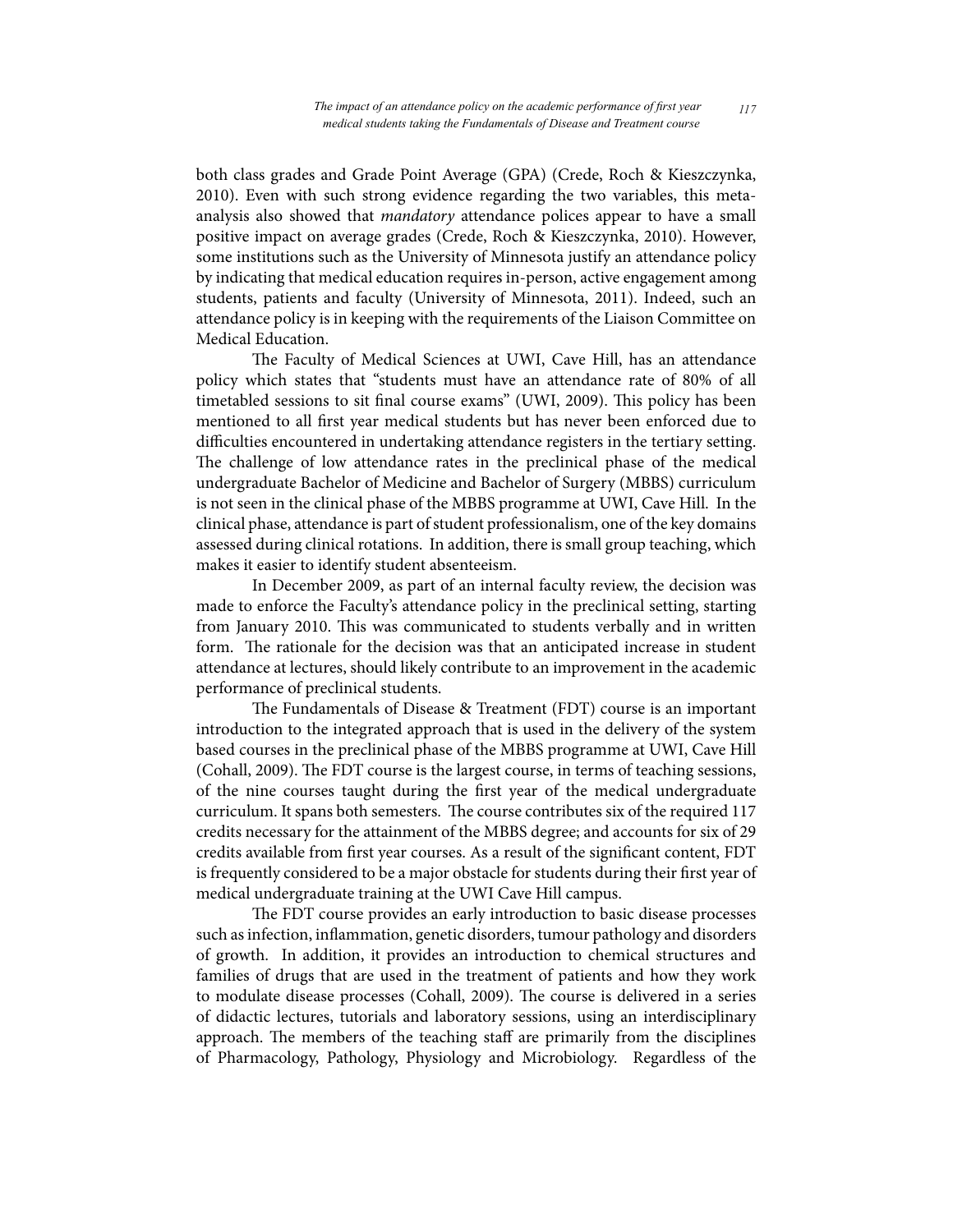multidisciplinary approach, students tend to have a poor attitude towards the course. This poor attitude was noted in student-staff liaison meetings and student evaluations of the course. The poor attitude has negatively impacted student attendance at lectures, tutorials and reviews. Along with the relatively poor attendance rates, the academic performance in FDT has not ranked well when compared to the other courses in the first year of the MBBS programme.

Therefore, the aim of this research project was to determine the effect of enforcing an attendance policy on the academic performance of medical students taking the FDT course at UWI, Cave Hill during the academic year 2009-2010.

#### **Methodology**

#### *Research question*

Did the enforcement of the Faculty of Medical Sciences' attendance policy that "students must have an attendance rate of 80% of all timetabled sessions to sit final course exams" improve the students' performance in the Fundamentals of Disease and Treatment course?

## *Data collection*

The grades for in-course assessments and attendance rates for the FDT course were recorded and summarised systemically for the first year medical students during the academic year 2009-2010. The data were divided on a semester basis which would reflect the period in which the attendance policy was not enforced (Semester 1) and the period when it was enforced (Semester 2).

Attendance at each teaching session in FDT was recorded through the use of sign-in sheets, one of which was circulated during each session. At the end of the session, the sheet with the students' signatures was given to the instructor who then signed and submitted it to the Faculty Office. The information on the sheets was then recorded electronically in a Microsoft Excel database by the Secretarial Office staff on a continual basis.

# *Interpretation of data*

The data were evaluated for the whole class and paired students' T-tests used to determine any significant differences between the means of attendance and academic performance over the study period. Tests of normality including Quantile-Quantile (Q-Q) and residual plots were also performed; if the variables were normally distributed then parametric tests of correlation were used. If the data were not normally distributed, then a nonparametric test of correlation was used to determine if there were associations between the variables.

## **Results**

Sixty three students were enrolled in the FDT course in the academic year 2009- 2010. There were 13 males and 50 females. The mean class attendance for the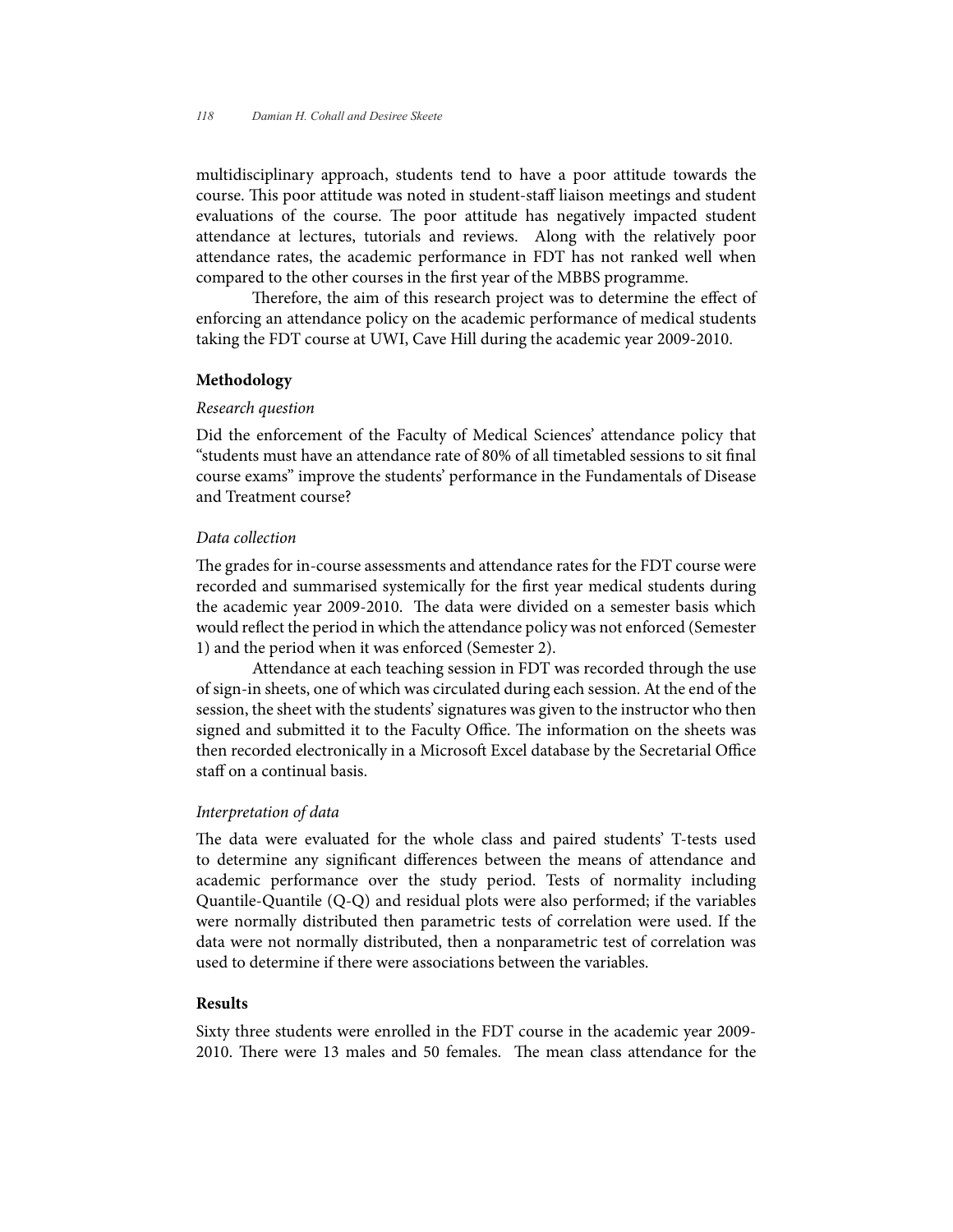FDT course was  $88.39 \pm 11.34\%$  in Semester 1 and  $93.9 \pm 6.50$  in Semester 2. The mean class score in FDT course assessments was 56.41 ± 11.34% in Semester 1 and 55.85 ± 10.56% in Semester 2. The change in attendance between semesters was statistically significant (paired students' T-tests;  $N = 63$ ;  $p < 0.05$ ). There was no significant change in the mean score in FDT course assessments between Semester 1 and Semester 2 (paired students' T-tests;  $N = 63$ ;  $p > 0.05$ ). There was a positive association between attendance and overall course grade (Spearman's rho 0.762; p< 0.01).



**Figure 1.** Line graph illustrating each student's FDT attendance (%) by semester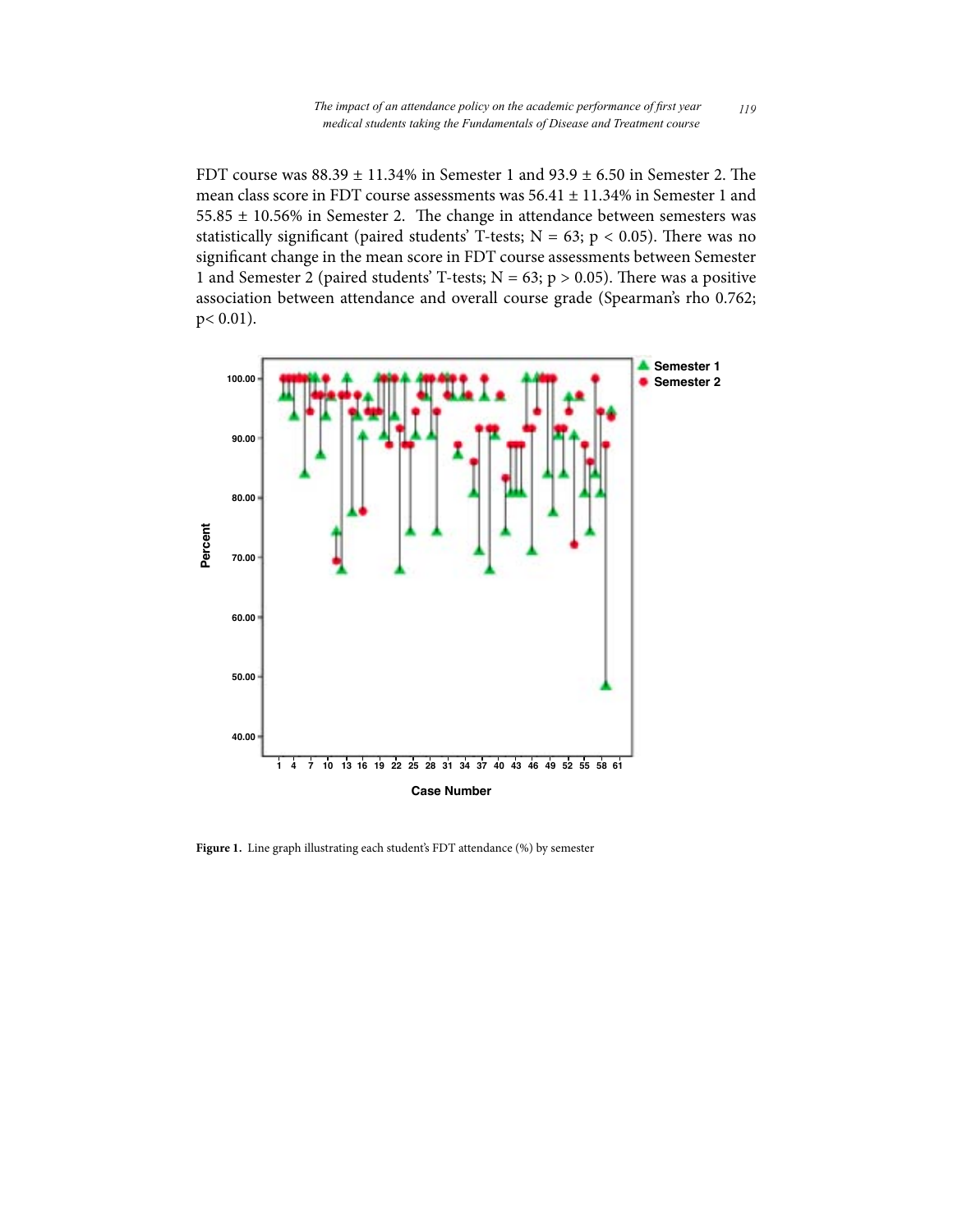

**Figure 2.** Line graph illustrating students' FDT in-course test performance (%) by semester

## **Discussion**

Overall, the results from the study of the first year students who completed the FDT course in the academic year 2009-2010 showed that after the FMS' policy on attendance was enforced there was a significant improvement in attendance. This finding is consistent with the results of a previous study (Shimoff & Catania, 2001) which looked at the effect of recording attendance on academic performance in an introductory psychology course at the University of Maryland.

On comparison of the two semesters for the academic year 2009-2010, the significant improvement in attendance was not reciprocated with an improvement in academic performance. This differs from the evidence reviewed prior to this study, which indicated the importance of attendance at teaching sessions in the learning process (Oghuvybu, 2010; Hancock, 1994; Riggs & Blanco, 1994; Shimoff & Catania, 2001; Khan *et al*, 2003; Gal, Busturia & Garrido, 2011; Hammen & Kelland, 1994). However the finding was consistent with a meta-analysis which indicated that mandatory attendance policies had no significant effect on academic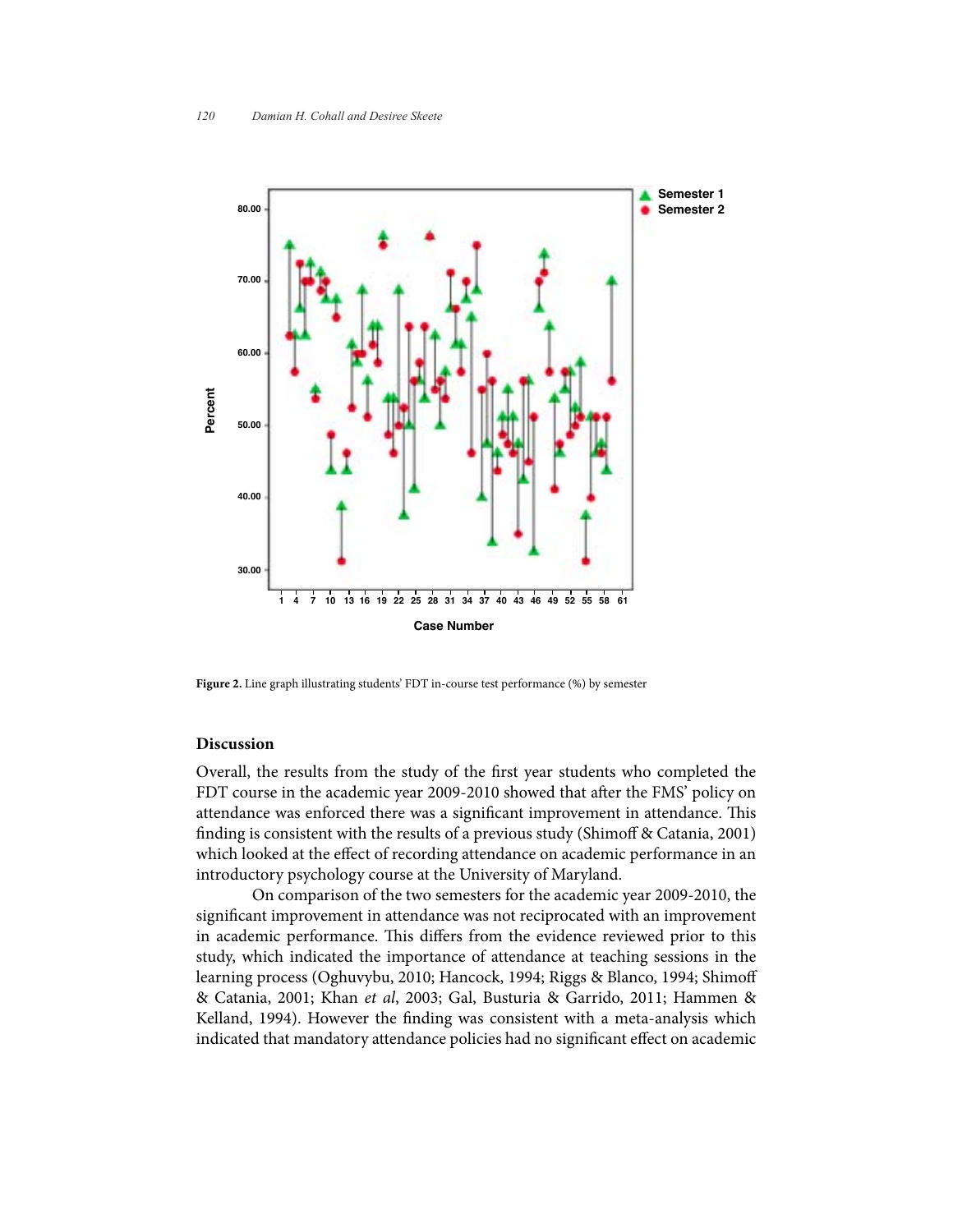performance. A previous study which investigated a similar introductory course, Human Physiology, at another medical teaching institution (Hammen & Kelland, 1994) had shown a statistically significant correlation between attendance and academic performance. However, the effect was of such a small magnitude, that the authors concluded that the effect of attendance on academic performance was helpful statistically, but attendance was not a decisive factor in the learning process for the physiology course. The main difference in this comparative study was that there was no enforced mandatory attendance policy.

In this study, an improvement of the academic performance in the second exam by similar margins was consistent in each semester. This further emphasises the consistency of the students' performance during the two semesters. It also attests to the assessment strategy and standardising process of assessments in both semesters. The lack of a significant improvement in the academic performance of medical students on comparison of the two semesters supports the holistic approach to learning and teaching in which attendance is a contributor to, but not the main determinant of the learning process (Patel, 2003).

The results from the overall data analysis indicate that attendance, even though critical to the learning process, is not the single most important factor in the learning process and suggest that other factors are critical to academic success. Besides student-related factors, the effect of other factors, particularly classroom and teaching-related ones should be considered in the analysis of student attendance and academic performance. Some of these factors may be well indicated in the holistic approach which is regarded as the best approach to the learning process.

While the results can be explained, there could be some limitations. The possible limitations are:

- 1. The in-course exams could have been testing different content material at varying levels of complexity.
- 2. The attendance in Semester 1 was 88% so there may have been a threshold for improvement on academic performance even with a significant increase in attendance after the enforcement of the policy.
- 3. Varying teaching styles from instructors may have been incorporated which would not allow one factor such as attendance to be the critical or limiting factor in leading academic improvement.
- 4. The use of sign-in sheets may not be the best method to record attendance during classes.

The first and third limitations may stand some merit. The point is well supported that different subject material may have varying degrees of difficulty. This course has five modules of different disciplines and three of the five were tested in Semester 1 and the other two were tested in Semester 2. Despite this, the number of contact hours per semester was the same. Even though this was considered, efforts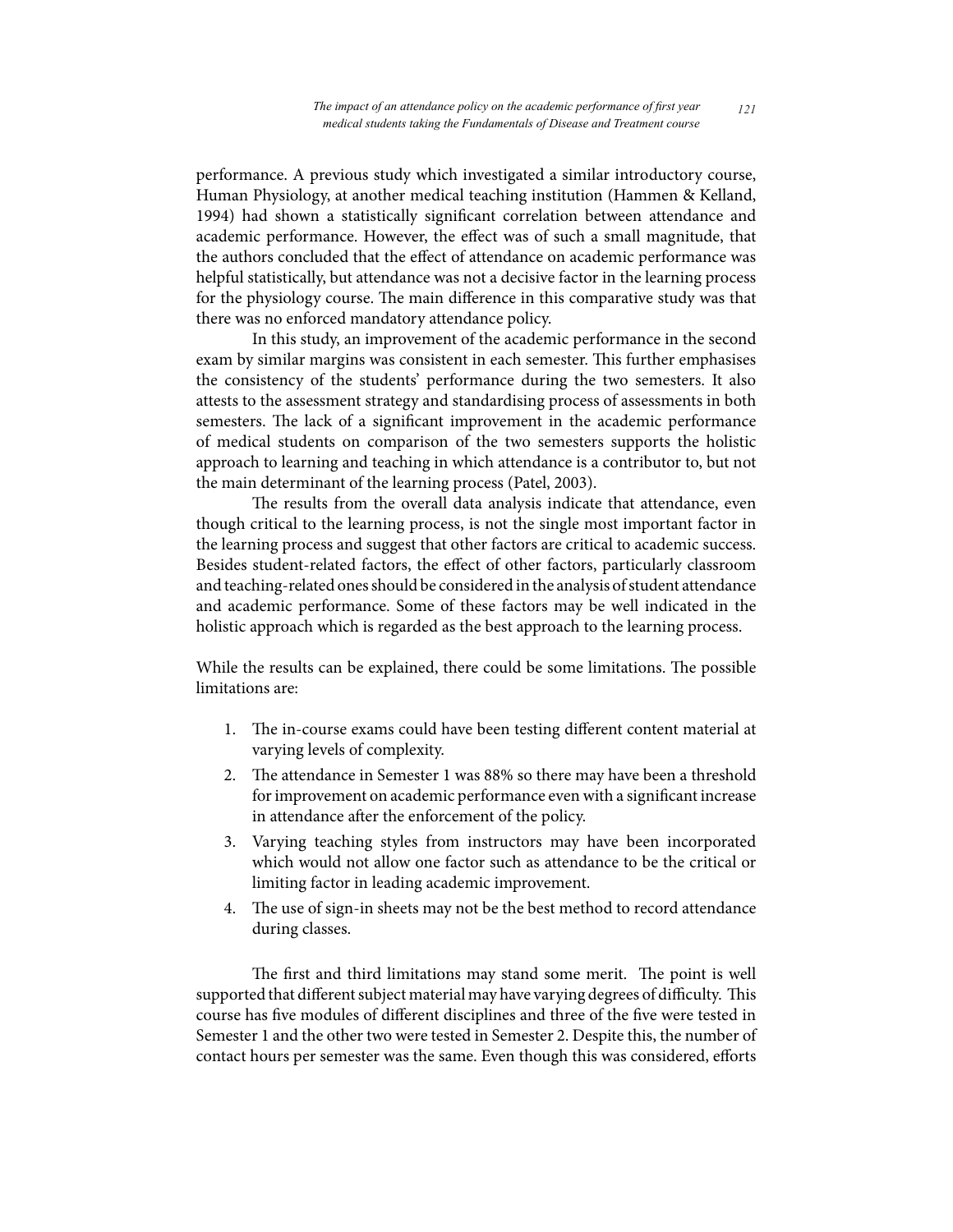to make our assessments valid and reliable by standard setting question papers and equating tables of specifications for in-course assessments would have nullified some of the varying disparities which would have arisen from this limitation. The third limitation regards the fact that the course is multidisciplinary and has different people teaching different subject areas. While it is reasonable to appreciate that different individuals may have different teaching styles, the course was delivered by didactic lectures, practical sessions, tutorials and reviews consistently across the two semesters.

The results of this study not only indicate that attendance is not the sole and most important factor in improving academic performance, but also may inadvertently show that the emphasis on attendance should be considered from the teaching end of the classroom. This is the view supported by the holistic approach which results in sustained high levels of student attendance at lectures and seminars, improved progression, appreciative and satisfied cohorts (Amini, Dehghami, Kojuri, Mahbudi, Bazrafkan, Saber, Karimian & Ardekain, 2008) where it is not the attendance which drives academic performance but teaching that is heavily focussed on active learning, which leads to improved class sizes and better learners.

Further research questions from this study are:

- 1. If the holistic approach to learning and teaching is utilised more by instructors of the course, will there be an improvement in academic performance and attendance as primary outcomes?
- 2. Would there be better academic performance from the students if it was the responsibility of the various instructors to maintain the attendance rate in the classes based on the effectiveness their teaching styles?
- 3. Are there any differences in attendance by student gender? What is the impact of the age and previous academic experience (secondary vs. postgraduate) on student attendance and academic performance in the MBBS programme?
- 4. What are students' perceptions and attitudes towards the mandatory attendance policy in the Faculty of Medical Sciences, UWI, Cave Hill?

#### **Acknowledgement**

We would like to thank Dr. Peter Chami for his assistance with the statistical analysis.